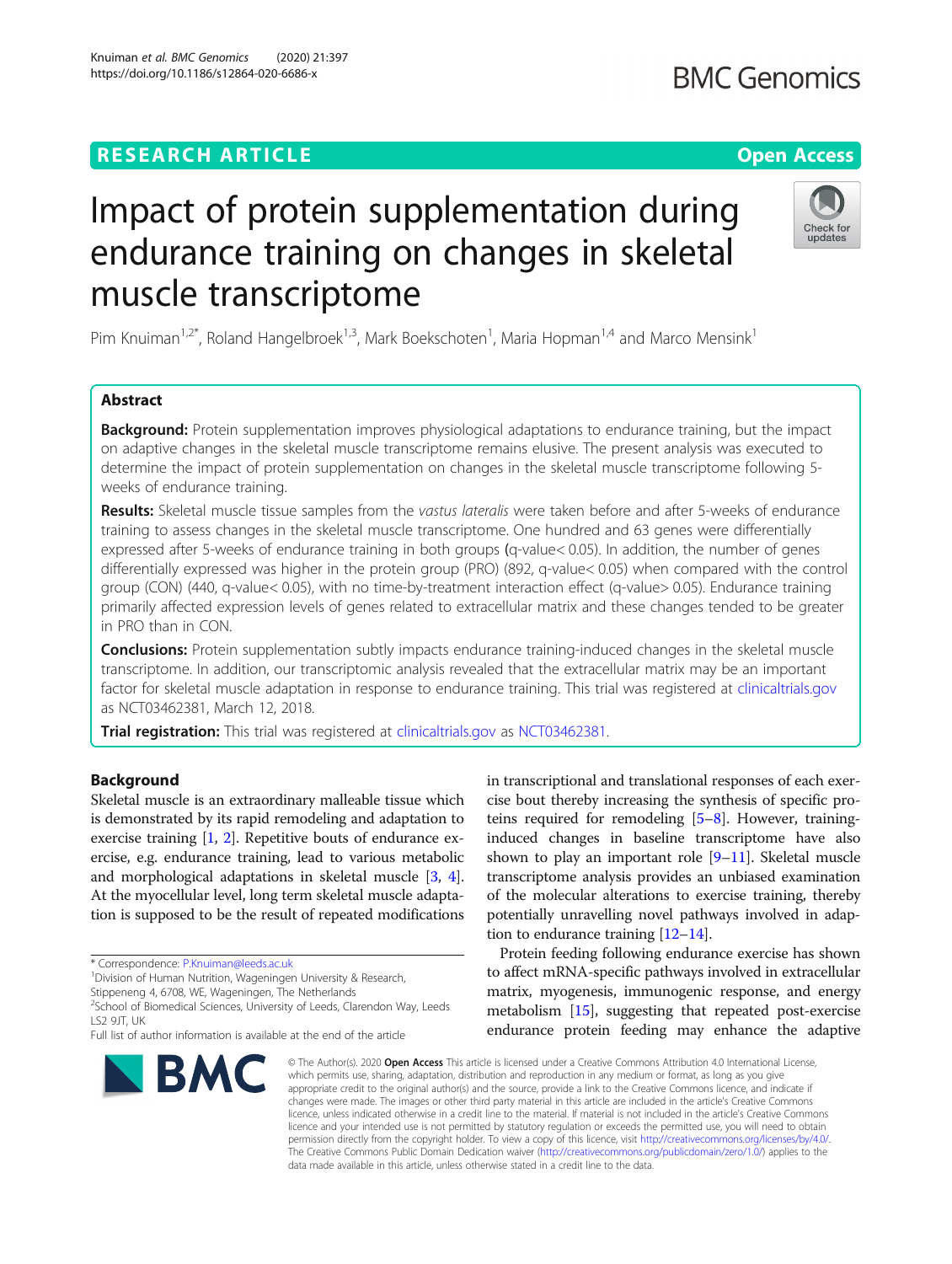| values are from mixed model analysis. CON = control group. PRO = protein group |                  |                  |                   |                  |              |           |             |
|--------------------------------------------------------------------------------|------------------|------------------|-------------------|------------------|--------------|-----------|-------------|
|                                                                                | CON group        | $(n = 21)$       | PRO group         | $(n = 19)$       | P-values     |           |             |
|                                                                                | 0 weeks          | 5 weeks          | 0 weeks           | 5 weeks          | Training     | Treatment | Interaction |
| Age (yr)                                                                       | $22.5 \pm 2.3$   |                  | $21.5 \pm 1.6$    |                  |              |           |             |
| Body mass (kg)                                                                 | $77.2 \pm 7.2$   |                  | $76.3 \pm 5.4$    |                  |              |           |             |
| Height (m)                                                                     | $1.85 \pm 0.1$   |                  | $1.85 \pm 0.1$    |                  |              |           |             |
| BMI (kg/m <sup>-2</sup> )                                                      | $22.4 \pm 1.3$   |                  | $22.3 \pm 1.5$    |                  |              |           |             |
| Lean mass (kg)                                                                 | $61.0 \pm 4.2$   | $61.1 \pm 4.1$   | $60.1 \pm 4.8$    | $61.6 \pm 5.3$   | $= 0.0001$   | $= 0.9$   | $= 0.000$   |
| Fat mass (kg)                                                                  | $12.8 \pm 4.5$   | $12.7 \pm 4.6$   | $12.8 \pm 2.9$    | $12.2 \pm 3.1$   | $= 0.02$     | $= 0.8$   | $= 0.089$   |
| VO <sub>2max</sub> (L·min <sup>-1</sup> )                                      | $3.9 \pm 0.3$    | $4.1 \pm 0.3$    | $3.8 \pm 0.4$     | $4.2 \pm 0.5$    | $=$ < 0.0001 | $= 0.7$   | $= 0.004$   |
| $VO2max$ (mL·kg <sup>-1</sup> ·min <sup>-1</sup> )                             | $50.8 \pm 3.9$   | $53.0 \pm 4.9$   | $49.9 \pm 3.4$    | $54.9 \pm 4.8$   | $=$ < 0.0001 | $= 0.7$   | $= 0.016$   |
| Citrate synthase ( $\mu$ mol·g <sup>-</sup> 1·min <sup>-</sup> 1)              | $21.8 \pm 5.4$   | $28.7 \pm 4.4$   | $23.4 \pm 6.2$    | $31.9 \pm 5.2$   | $=$ < 0.0001 | $= 0.1$   | $= 0.206$   |
| Time-trial performance (seconds)                                               | $982.3 \pm 86.1$ | $871.1 \pm 45.8$ | $957.8 \pm 106.5$ | $839.1 \pm 53.4$ | $=$ < 0.0001 | $= 0.1$   | $= 0.796$   |

<span id="page-1-0"></span>Table 1 Baseline characteristics and physiological effects of 5-weeks endurance training. Values are means ± standard deviation. Pvalues are from mixed model analysis. CON = control group. PRO = protein group

response to endurance training. Whether protein supplementation also impacts the changes in the skeletal muscle transcriptome following a period of endurance training remains to be elucidated. We have recently demonstrated that protein supplementation during endurance training enhances physiological adaptations, where the major part of the adaptations was observed during the first 5-weeks of the 10-weeks training intervention [[16](#page-8-0)]. Therefore, we decided to specifically focus the present analysis on the effect of protein supplementation on changes in skeletal muscle transcriptome during 5-weeks of endurance training. To this end, we assessed the impact of protein supplementation during 5-weeks of endurance training on changes in the skeletal muscle transcriptome. We hypothesize that protein supplementation elicits greater changes in the skeletal muscle transcriptome when compared to carbohydrate supplementation.

# Results

# Baseline characteristics

In total, four subjects dropped out during the conduction of the study for various reasons. Analysis was executed on the 40 subjects who completed the 5-weeks training program (CON:  $n = 21$  vs PRO:  $n = 19$ ). Baseline characteristics were not different between groups and can be found in Table 1.

# Endurance training program and effect

For more detailed information regarding the endurance training program and supplementation strategy the reader is referred to our recently published paper [\[16](#page-8-0)]. Briefly, the monitored training sessions were performed between 0900 and 2100. Exercise training adherence, intensity and supplementation adherence were not different between groups, a . Five weeks of endurance training

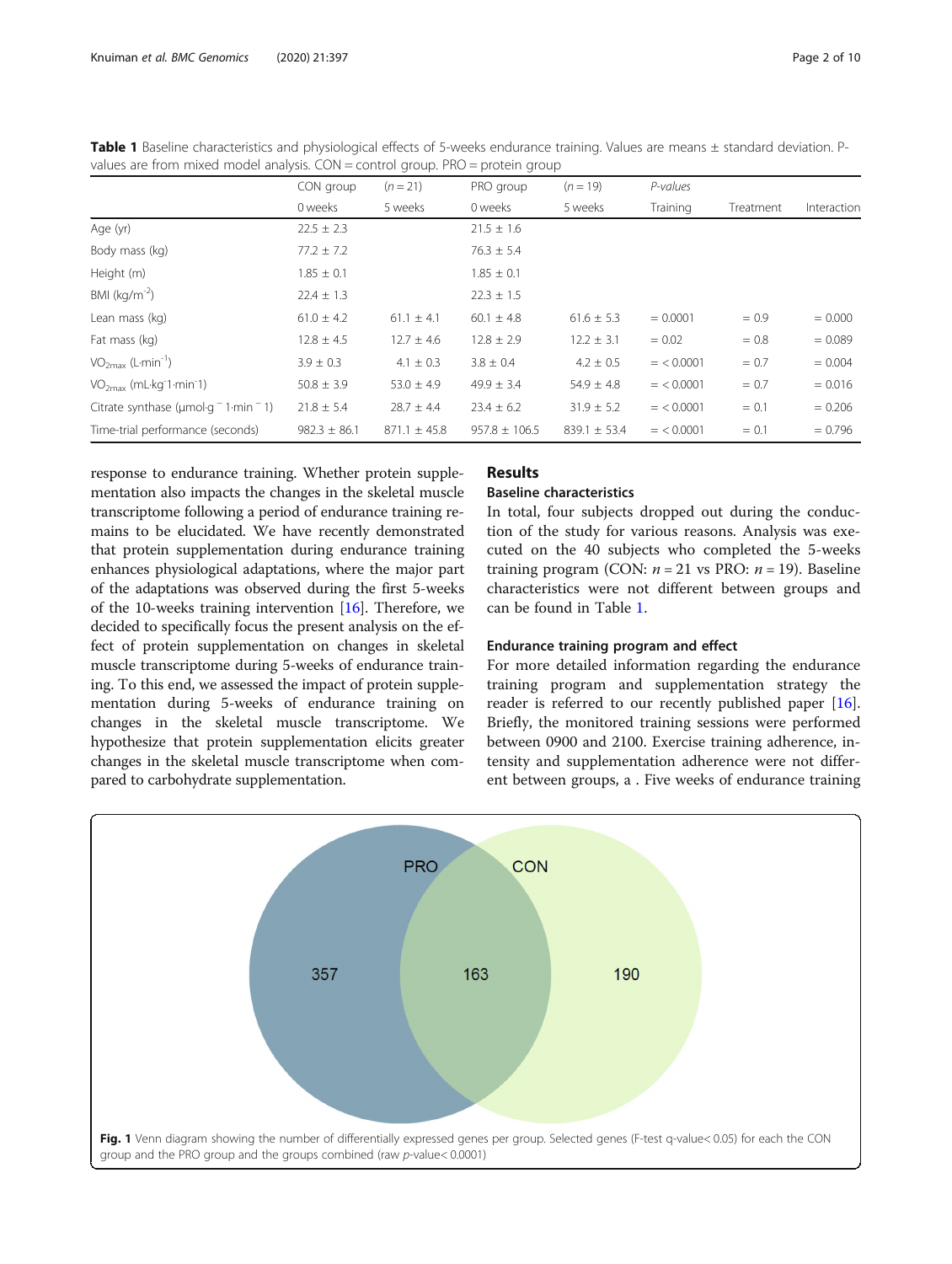| change in the protein group. Inter is the interaction effect between protein supplementation and endurance training |         |               |            |            |              |              |
|---------------------------------------------------------------------------------------------------------------------|---------|---------------|------------|------------|--------------|--------------|
| (A). Gene                                                                                                           | FC CON  | FC PRO        | Q-val. CON | Q-val. PRO | P-val. Inter | Q-val. Inter |
| LAMA4                                                                                                               | 1.39    | 1.57          | 0.000      | 0.000      | 0.051        | 0.821        |
| COL4A1                                                                                                              | 1.69    | 1.87          | 0.000      | 0.000      | 0.311        | 0.933        |
| A2M                                                                                                                 | 1.22    | 1.33          | 0.000      | 0.000      | 0.029        | 0.796        |
| MYO1B                                                                                                               | 1.37    | 1.44          | 0.000      | 0.000      | 0.476        | 0.957        |
| CD34                                                                                                                | 1.28    | 1.33          | 0.000      | 0.000      | 0.496        | 0.958        |
| $NF$ IX                                                                                                             | $-1.12$ | $-1.09$       | 0.000      | 0.001      | 0.288        | 0.926        |
| THBS4                                                                                                               | 1.61    | 1.94          | 0.000      | 0.000      | 0.081        | 0.853        |
| COL4A2                                                                                                              | 1.54    | 1.77          | 0.000      | 0.000      | 0.144        | 0.881        |
| RYR3                                                                                                                | 1.42    | 1.12          | 0.000      | 0.336      | 0.003        | 0.647        |
| FXYD1                                                                                                               | $-1.15$ | $-1.13$       | 0.000      | 0.000      | 0.612        | 0.974        |
| COX411                                                                                                              | 1.19    | 1.15          | 0.000      | 0.001      | 0.441        | 0.952        |
| TMEM159                                                                                                             | $-1.41$ | $-1.23$       | 0.000      | 0.026      | 0.083        | 0.854        |
| SMTNL1                                                                                                              | $-1.55$ | $-1.39$       | 0.000      | 0.003      | 0.298        | 0.929        |
| LAMB1                                                                                                               | 1.46    | 1.79          | 0.000      | 0.000      | 0.025        | 0.782        |
| ALDH1B1                                                                                                             | 1.35    | 1.25          | 0.000      | 0.005      | 0.254        | 0.916        |
| <b>RHOJ</b>                                                                                                         | 1.32    | 1.15          | 0.000      | 0.090      | 0.035        | 0.799        |
| SMOC2                                                                                                               | 1.31    | 1.37          | 0.000      | 0.000      | 0.482        | 0.958        |
| $L{\rm XN}$                                                                                                         | 1.41    | 1.28          | 0.000      | 0.007      | 0.254        | 0.916        |
| ANKRD29                                                                                                             | 1.42    | 1.16          | 0.000      | 0.198      | 0.020        | 0.756        |
| DECR1                                                                                                               | 1.19    | 1.17          | 0.000      | 0.000      | 0.767        | 0.989        |
| (B). Gene                                                                                                           | FC PRO  | <b>FC CON</b> | Q-val. CON | Q-val. PRO | P-val. Inter | Q-val. Inter |
| LAMA4                                                                                                               | 1.57    | 1.39          | 0.000      | 0.000      | 0.051        | 0.821        |
| A2M                                                                                                                 | 1.33    | 1.22          | 0.000      | 0.000      | 0.029        | 0.796        |
| LAMB1                                                                                                               | 1.79    | 1.46          | 0.000      | 0.000      | 0.025        | 0.782        |
| COL4A1                                                                                                              | 1.87    | 1.69          | 0.000      | 0.000      | 0.311        | 0.933        |
| THBS4                                                                                                               | 1.94    | 1.61          | 0.000      | 0.000      | 0.081        | 0.853        |
| COL4A2                                                                                                              | 1.77    | 1.54          | 0.000      | 0.000      | 0.144        | 0.881        |
| MYO1B                                                                                                               | 1.44    | 1.37          | 0.000      | 0.000      | 0.476        | 0.957        |
| NID1                                                                                                                | 1.48    | 1.26          | 0.002      | 0.000      | 0.022        | 0.756        |
| CD34                                                                                                                | 1.33    | 1.28          | 0.000      | 0.000      | 0.496        | 0.958        |
| SPARC                                                                                                               | 1.45    | 1.29          | 0.000      | 0.000      | 0.075        | 0.848        |
| COL15A1                                                                                                             | 1.43    | 1.25          | 0.001      | 0.000      | 0.045        | 0.816        |
| UTRN                                                                                                                | 1.22    | 1.12          | 0.003      | 0.000      | 0.029        | 0.796        |
| <b>EDNRB</b>                                                                                                        | 1.70    | 1.34          | 0.005      | 0.000      | 0.016        | 0.756        |
| <b>PXDN</b>                                                                                                         | 1.75    | 1.48          | 0.000      | 0.000      | 0.107        | 0.863        |
| ETS1                                                                                                                | 1.43    | 1.26          | 0.001      | 0.000      | 0.063        | 0.839        |
| MXRA5                                                                                                               | 2.51    | 1.90          | 0.000      | 0.000      | 0.110        | 0.863        |
| COL3A1                                                                                                              | 2.06    | 1.70          | 0.000      | 0.000      | 0.178        | 0.893        |
| IGFBP7                                                                                                              | 1.35    | 1.26          | 0.000      | 0.000      | 0.233        | 0.914        |
| ANXA5                                                                                                               | 1.35    | 1.10          | 0.268      | 0.000      | 0.001        | 0.558        |
| CAPN6                                                                                                               | 1.83    | 1.46          | 0.003      | 0.000      | 0.060        | 0.836        |

<span id="page-2-0"></span>Table 2 Top 20 significant genes in the CON and PRO group sorted on level of significance (F-test q-value< 0.0001) in the CON (A) and PRO (B) group. Q-values for CON and PRO group as well as the interaction effect of endurance exercise training with protein supplementation are adjusted IMBT p-values. FC is the signed fold change. CON is the change in the control group. PRO is the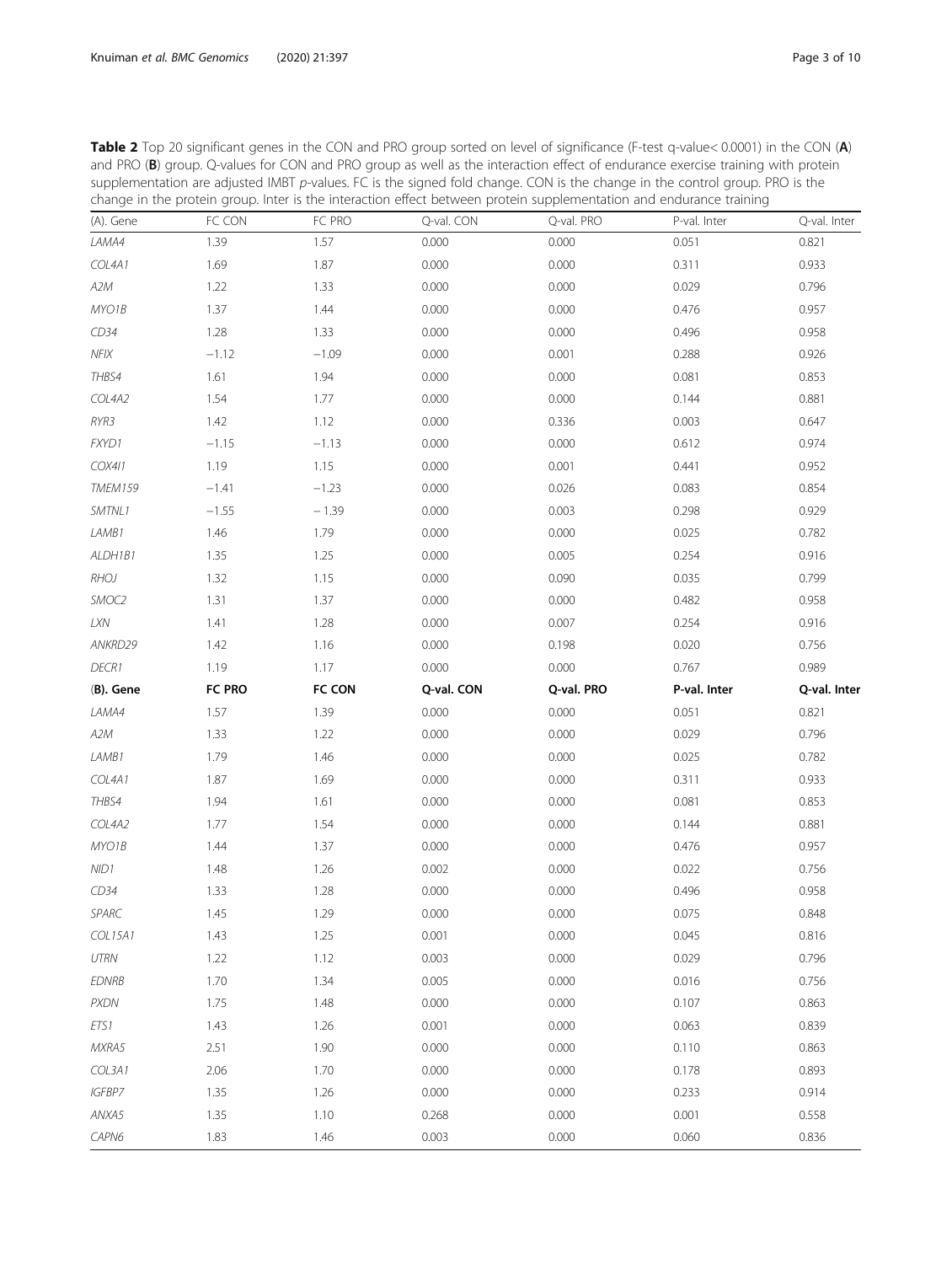| v.v <i>.</i>   |                                                               |                |         |         |
|----------------|---------------------------------------------------------------|----------------|---------|---------|
| Α              | Name of biological process                                    | Genes (n)      | P-value | Q-value |
|                | extracellular matrix organization                             | 25             | 0.000   | 0.000   |
| $\overline{2}$ | sarcomere organization                                        | 7              | 0.000   | 0.002   |
| 3              | muscle contraction                                            | 19             | 0.000   | 0.000   |
| 4              | positive regulation of sprouting angiogenesis                 | 7              | 0.000   | 0.001   |
| 5              | positive regulation of B cell differentiation                 | 3              | 0.001   | 0.041   |
| 6              | regulation of angiogenesis                                    | 16             | 0.000   | 0.001   |
| 7              | mitochondrial ATP synthesis coupled proton transport          | 3              | 0.012   | 0.180   |
| 8              | regulation of release of sequestered calcium ion into cytosol | 8              | 0.000   | 0.003   |
| 9              | actomyosin structure organization                             | 11             | 0.000   | 0.000   |
| 10             | myofibril assembly                                            | 8              | 0.000   | 0.002   |
| В              | Name of biological process                                    | Genes (n)      | P-value | Q-value |
|                | extracellular matrix organization                             | 55             | 0.000   | 0.000   |
| $\overline{2}$ | regulation of smooth muscle cell migration                    | 8              | 0.001   | 0.000   |
| 3              | mitochondrial ATP synthesis coupled proton transport          | 5              | 0.002   | 0.075   |
| 4              | collagen fibril organization                                  | 11             | 0.000   | 0.000   |
| 5              | regulation of angiogenesis                                    | 25             | 0.000   | 0.000   |
| 6              | positive regulation of cell migration                         | 27             | 0.000   | 0.001   |
| 7              | positive regulation of smooth muscle cell migration           | $\overline{4}$ | 0.001   | 0.049   |
| 8              | regulated exocytosis                                          | 19             | 0.000   | 0.005   |
| 9              | basement membrane organization                                | 4              | 0.000   | 0.026   |
| 10             | cellular protein modification process                         | 76             | 0.000   | 0.001   |
|                |                                                               |                |         |         |

<span id="page-3-0"></span>Table 3 Top 10 gene ontology biological processes from EnrichR regulated in the CON group (A) and PRO group (B) based on the total number of genes that was significantly regulated in the CON group ( $n = 440$ ) and PRO group ( $n = 892$ ) group (F-test q-value<  $0.05$ 

significantly increased maximal aerobic capacity and skeletal muscle oxidative capacity. Protein supplementation caused a greater gain in maximal aerobic capacity and stimulated lean mass accretion but did not further increase skeletal muscle oxidative capacity and endurance performance (Table [1\)](#page-1-0). A full discussion of the physiological effects of endurance training with or without protein supplementation can be found elsewhere [[16\]](#page-8-0).

## Muscle transcriptome

Endurance training differentially expressed gene in the muscle transcriptome in both the CON and the PRO group. The activity of more genes was altered by endurance training in the PRO group than in the CON group (893 vs. 441, respectively, F-test q-value  $< 0.05$ ). Table [2](#page-2-0) shows the top 20 significant genes based on level of significance for both CON group and PRO group. Among the top 20 significant genes for the CON group are genes related to extracellular matrix organization including collagen type IV alpha chain (COL4A2), collagen type IV alpha 1 chain (COL4A1), laminin subunit alpha 4

(LAMA4), laminin subunit beta 1 (LAMB1) and alpha-2 macroglobulin (A2M). Top 20 significant genes for the PRO group were comparable with those of the CON group and relate to extracellular matrix organization including collagen type III alpha 1 chain (COL3A1), secreted protein acidic and cysteine rich (SPARC), collagen type IV alpha 2 chain (COL4A2), collagen type IV alpha 1 chain (COL4A1), laminin subunit alpha 4 (LAMA4), peroxidasin (PXDN), laminin subunit beta 1 (LAMB1), alpha-2-macroglbulin (A2M) and nidogen 1 (NID1).

#### Effect of protein supplementation

Figure [1](#page-1-0) (Venn diagram) shows the number of genes regulated as a result of endurance training for each the CON group and the PRO group and the groups combined. After 5-weeks of endurance training, gene expression count was greater in the PRO group compared with CON. In addition, the top 20 and overall gene transcript change in muscle transcriptome was consistently greater in the PRO group when compared to the CON group (Fig. [2](#page-4-0)). Figure [3](#page-5-0) shows a heatmap of the genes that were differentially expressed by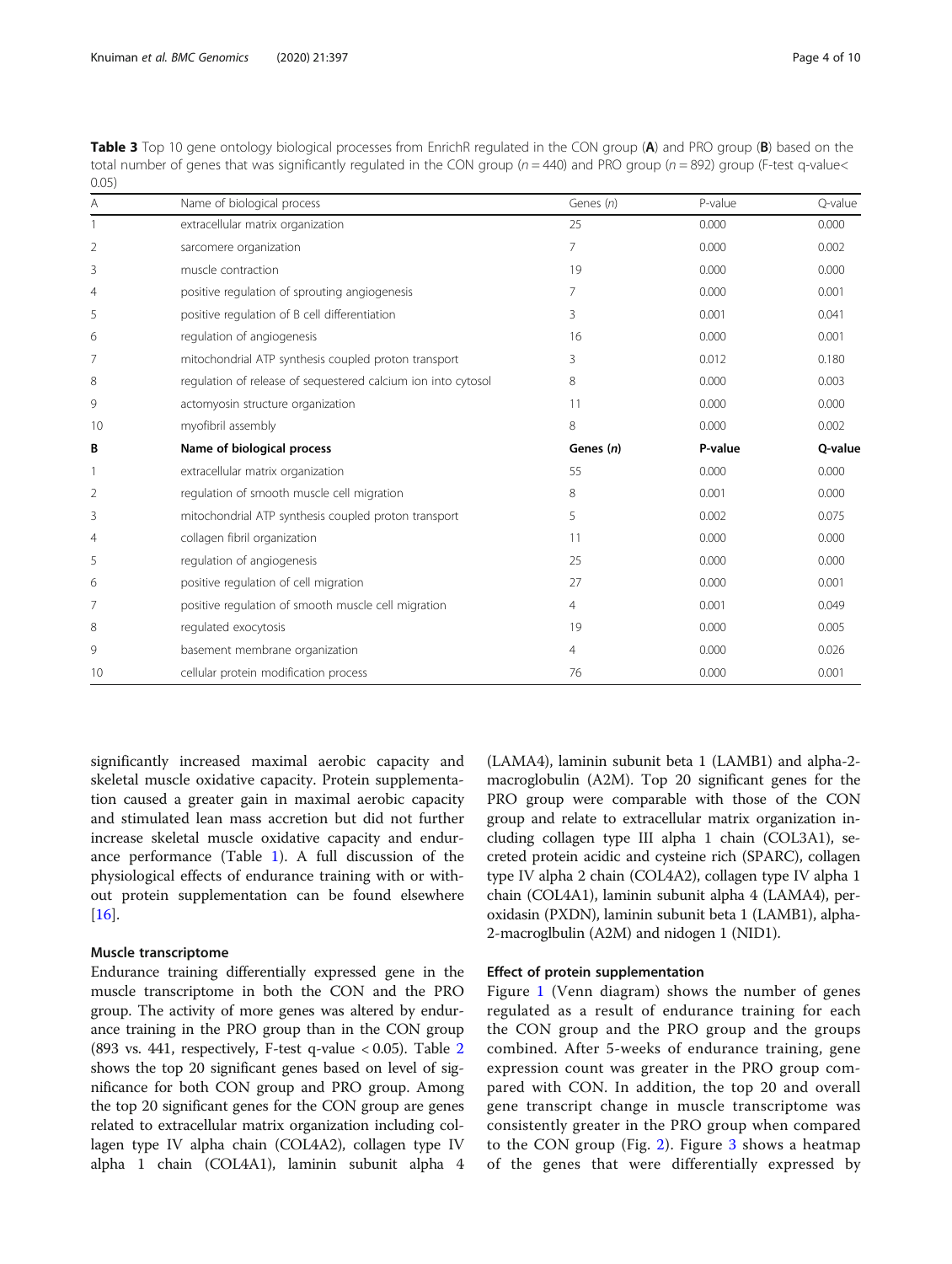

<span id="page-4-0"></span>

endurance training in both the CON group and PRO group (40 genes, F-test q-value< 0.0001). The changes in gene expression following 5-weeks of endurance training did not markedly differ between the CON group and PRO group (time-by treatment interaction, F-test q-value> 0.05). No major differences can be observed with regard to training response between the PRO and CON group. Gene-set-enrichment analysis showed a similar result, as gene sets that were significant for the CON group were generally also significant for the PRO group.

# Biological processes

Based on all significant genes altered (F-test q-value< 0.05) in each group, gene ontology biological processes revealed extracellular matrix organization as the process with the highest change in gene expression profile in both the CON group and the PRO group (Table [3](#page-3-0)). In the CON group 25 genes were linked to extracellular matrix organization whereas 55 genes in the PRO group. Accordingly, gene set enrichment analysis (Table [4](#page-6-0)) showed time-by treatment interaction for extracellular matrix organization processes such as extracellular matrix receptor interaction (q-value< 0.001), extracellular matrix glycoproteins (q-value = 0.006) and collagen formation (q-value = 0.041). Gene set enrichment also showed significant increases in energy metabolism and oxidative phosphorylation with no clear differences between the CON group and the PRO group (q-value> 0.05).

# **Discussion**

We have recently demonstrated that protein supplementation enhances physiological adaptations to endurance training. The greater physiological adaptations elicited by protein supplementation were mainly observed during the first 5 weeks of training of a 10 week endurance training intervention [\[16\]](#page-8-0). Likewise, changes in the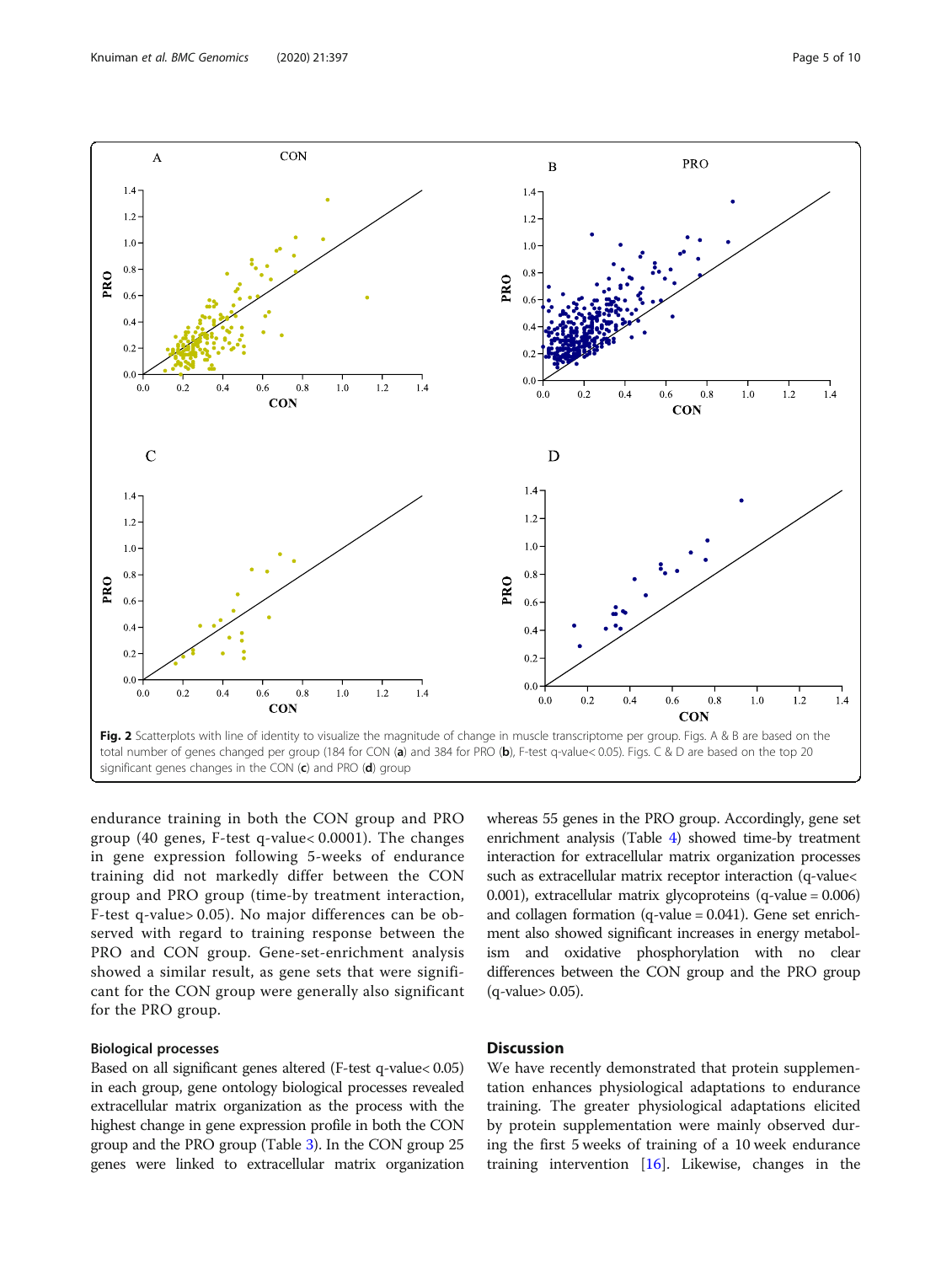<span id="page-5-0"></span>

skeletal muscle transcriptome were primarily observed during the first 5 weeks of training with no further changes from week 5 to 10 weeks of training. Therefore, to gain further insight regarding the effects of protein supplementation during endurance training on changes in the skeletal muscle transcriptome, the present analysis

focused on changes in skeletal muscle transcriptome during 5 weeks of endurance training.

Five weeks of endurance training increased maximal aerobic capacity. Adding protein supplementation elicited a greater increase in maximal aerobic capacity and stimulated lean mass gain. For a more detailed



Fig. 4 Schematic overview of the study protocol. Forty subjects completed 10 wk. of progressive endurance training while consuming either 25 g carbohydrates or 25 g protein post-exercise and daily before sleep. All measurements were assessed before, midterm (week 6) and after (week 12). Strongest effect of protein supplementation was observed following 5 weeks of endurance training. To gain more insight into mechanisms underlying greater physiological adaptation as a result of protein supplementation we analyzed skeletal muscle transcriptome data from baseline to midterm. Black dots: measurement points, bleu dots: exercise sessions. Grey part: contains physiological and microarray data analyzed for this manuscript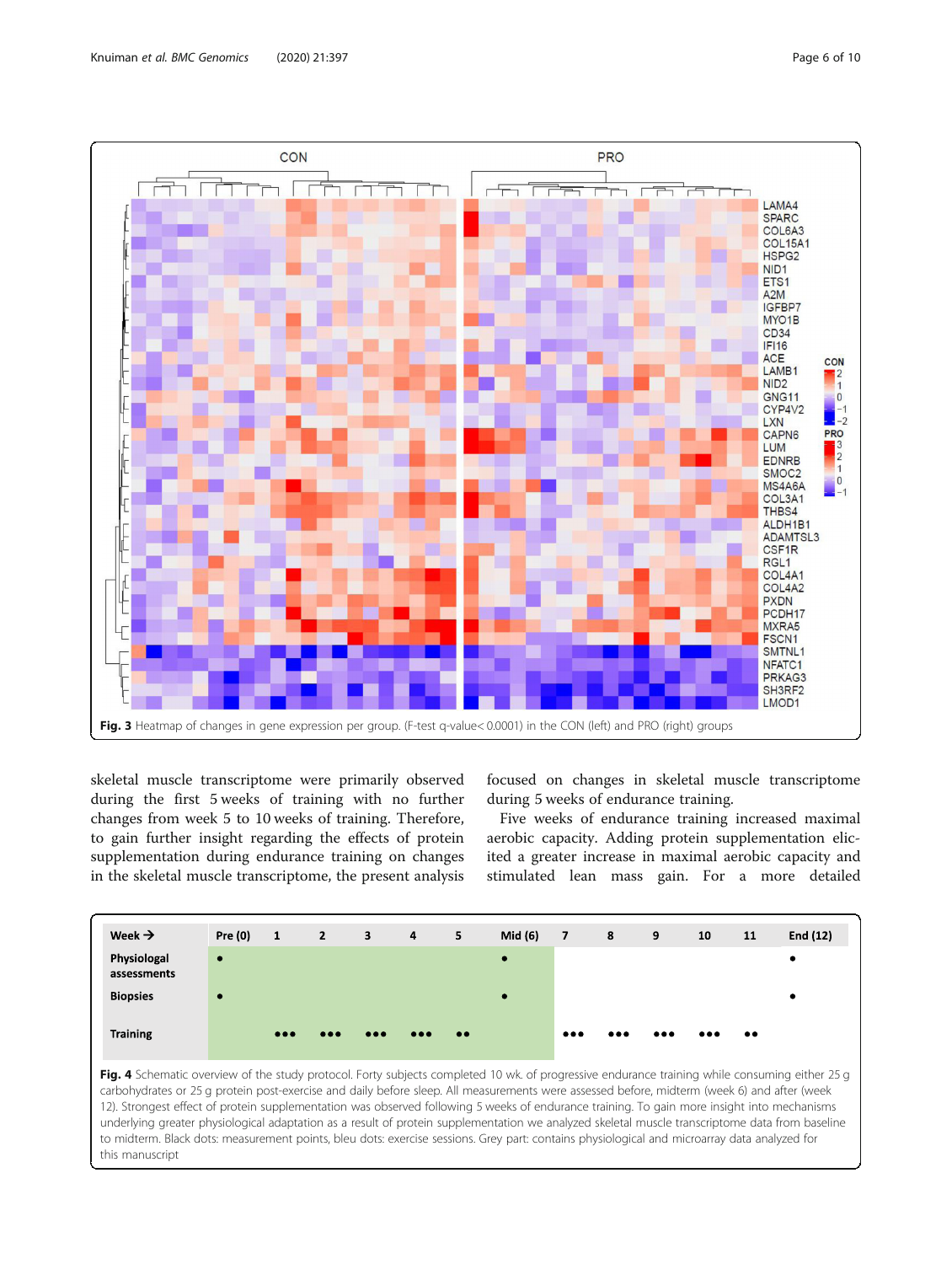| <b>GSEA</b>    | Name of biological process                  | ES CON | ES Inter | g-value CON | g-value Inter |
|----------------|---------------------------------------------|--------|----------|-------------|---------------|
|                | Kegg ECM receptor interaction               | 0.70   | 0.58     | 0.000       | 0.000         |
| 2              | Naba core matrisome                         | 0.73   | 0.47     | 0.000       | 0.000         |
| 3              | Naba ECM glycoproteins                      | 0.73   | 0.46     | 0.000       | 0.006         |
| $\overline{4}$ | Pid integrin1 pathway                       | 0.69   | 0.54     | 0.000       | 0.007         |
| 5              | Reactome integrin cell surface interactions | 0.63   | 0.51     | 0.000       | 0.012         |
| 6              | Biocarta RHO pathway                        | 0.81   | 0.62     | 0.000       | 0.019         |
| $\overline{7}$ | Pid TCR pathway                             | 0.64   | 0.51     | 0.000       | 0.032         |
| 8              | Reactome collagen formation                 | 0.60   | 0.52     | 0.000       | 0.041         |
| 9              | Pid syndecan 1 pathway                      | 0.73   | 0.53     | 0.000       | 0.051         |
| 10             | Pid integrin 3 pathway                      | 0.53   | 0.54     | 0.000       | 0.051         |

<span id="page-6-0"></span>Table 4 Top 10 significant enriched gene sets in both the CON group and the PRO group (interaction effect). CON is the training, Inter is the interaction effect. ES is the enrichment score. The ES reflects the degree to which the genes in a gene set are overrepresented at the top or bottom of the entire ranked list of genes

discussion on the changes in physiological outcome measures the reader is referred to our recently published paper [\[16](#page-8-0)]. At the skeletal muscle transcriptional level, endurance training caused relatively small (FC < 2) but consistent and statistically robust changes in the skeletal muscle transcriptome. Furthermore, changes in the skeletal muscle transcriptome tended to be greater in the PRO group as compared to the CON group. However, the differences in changes in the skeletal muscle transcriptome between the two groups are far less clear. This lack of clear differences in skeletal muscle gene expression transcripts between the PRO and CON group is likely due to timing of muscle tissue sampling, low sample size and high inter-individual variation.

In this study we demonstrated that the physiological adaptive response to endurance training was accompanied by significant changes in the skeletal muscle transcriptome. Gene set enrichment analysis showed that endurance training caused significant changes in gene expression transcripts involved in extracellular matrix, which is in line with previous reports that have investigated changes in skeletal muscle transcriptome following prolonged endurance training [\[13,](#page-8-0) [14](#page-8-0)]. Several upregulated genes among the top 20 genes are involved in extracellular matrix organization, including COL4A2, COL4A1, LAMA41, LAMB1 and A2M. The results of gene-ontology biological processes and gene set enrichment analysis are consistent with the top 20 genes, showing increased extracellular matrix remodeling. The observed changes in gene expressions transcripts related to extracellular matrix remodeling tended to be more pronounced in the PRO group than the CON group. The latter suggests that the greater changes in skeletal muscle transcriptome, in particular the extracellular matrix, may reflect the greater physiological adaptations observed in the PRO group (e.g. greater gain in  $VO_{2max}$ and stimulation of lean mass accretion).

The extracellular matrix is composed of collagen, glycoproteins and proteoglycans [[17](#page-8-0)]. Moreover, extracellular matrix remodeling is a primary adaptation to endurance training [[4](#page-8-0)]. The extracellular matrix is important for muscle cell development, structure maintenance, force transmission, and tissue remodeling through the modulation of growth factors and extracellular molecule interactions [[18\]](#page-8-0). Extracellular matrix degradation is an important morphological adaptation by allowing growth of new capillaries from existing ones in response to endurance training  $[19-24]$  $[19-24]$  $[19-24]$  $[19-24]$  $[19-24]$ . Whether the exerciseinduced growth of capillaries was further stimulated by protein supplementation and contributed to the larger increase in maximal aerobic capacity cannot be concluded from these data.

Our observation that protein supplementation may increases extracellular matrix remodeling to endurance training is new and further elaborates on previous work, which demonstrates that addition of protein to postexercise carbohydrate-lipid nutrition differentially alters the transcriptome involved in tissue structure and remodeling through regulation of extracellular matrix [\[15](#page-8-0)]. General skeletal muscle adaptations to exercise training include regulation of angiogenesis, mitochondrial biogenesis, myogenesis and alterations in structural support such as the extracellular matrix  $[25, 26]$  $[25, 26]$  $[25, 26]$  $[25, 26]$  $[25, 26]$ . There is surprisingly little known about the role of the extracellular matrix in response to endurance training. Our data show that the gene expression transcriptional response to endurance training in skeletal muscle is related to extracellular matrix components and that protein supplementation tended to enlarge this adaptive response. In this study, it could be that the extent in which the extracellular matrix remodeled reflects the degree of muscle growth. Lean mass substantially increased in the protein group and this was accompanied by stronger regulations in gene expression transcripts related to extracellular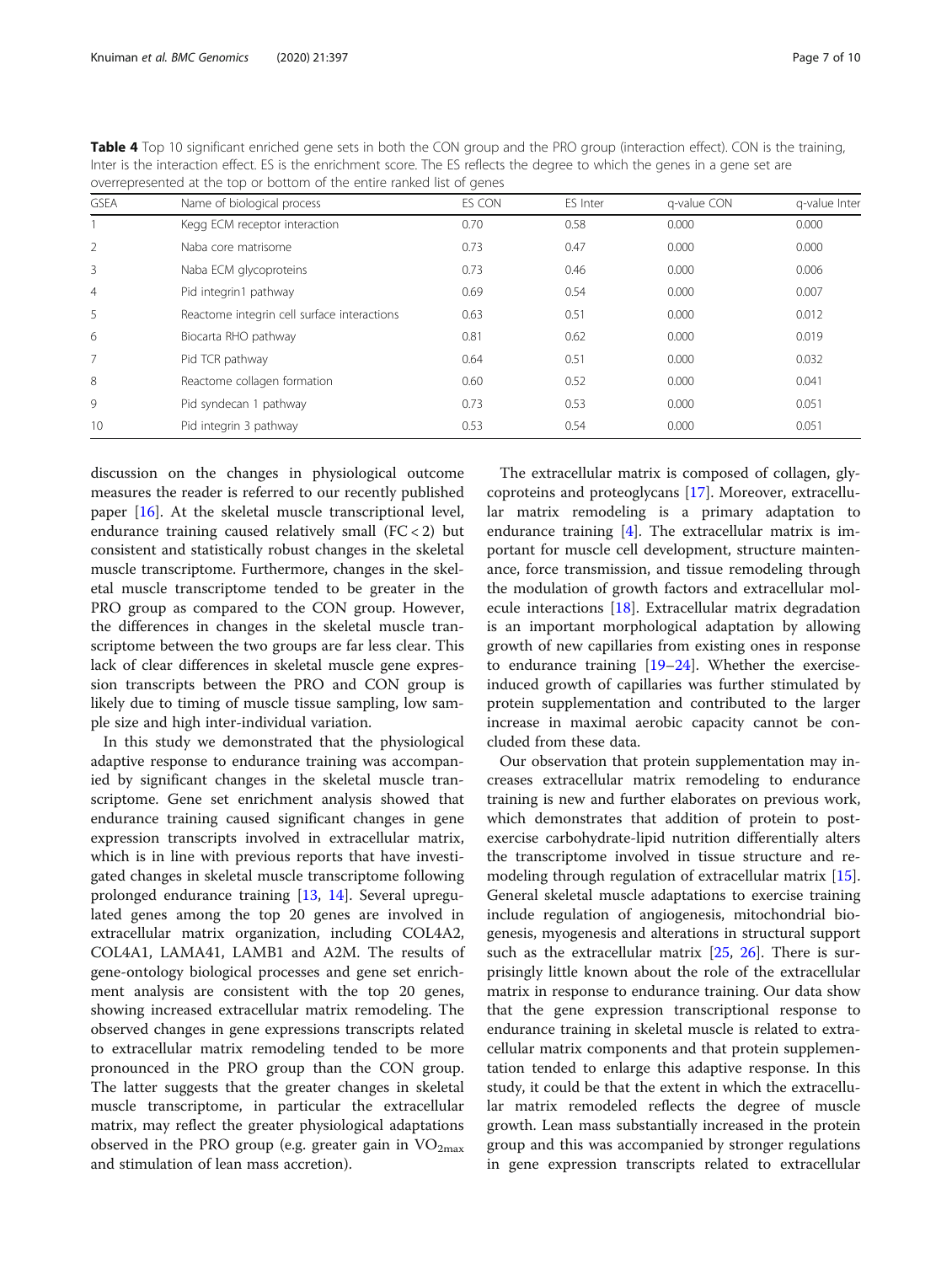matrix remodeling. Previous research postulated that remodeling of the extracellular matrix is required for exercise-training induced muscle growth [\[27](#page-8-0)].

In contrast to the observed effect of protein supplementation on physiological adaptation, we were unable to find a clear additional effect of protein supplementation on the skeletal muscle transcriptome besides the extracellular matrix. It is possible that the effects of protein supplementation already started to manifest during the early hours of recovery from exercise, when mRNA abundance generally peaks [\[8,](#page-8-0) [28\]](#page-9-0). Although the precise mechanisms by which protein supplementation elicited a greater increase in maximal aerobic capacity to endurance training cannot be derived from this analysis, it is likely that protein supplementation enhanced the gene/ protein expression changes after each exercise session thereby improving skeletal muscle tissue adaptation, resulting in cumulatively meaningful changes in recovery and phenotypic adaptation over a prolonged period of time.

# Conclusion

Thus far, much attention has been given to the acute molecular responses to a single bout of exercise, and the current theory suggests that acute signals predict/drive phenotypic adaptation over time. For example, the AMPactivated protein kinase and peroxisome proliferatoractivated receptor-y coactivator-1ɑ, have been proposed as primary regulators of muscle tissue adaptation in response to endurance training  $[29-32]$  $[29-32]$  $[29-32]$  $[29-32]$ . Whether these genes are truly critical for metabolic and performance adaptations to endurance training has yet to be determined. Indeed, training-induced changes in baseline transcriptome have also shown to play an important role  $[9-11]$  $[9-11]$  $[9-11]$  $[9-11]$ . Our transcriptomic analysis revealed that the extracellular matrix may be an important factor for skeletal muscle adaptation in response to endurance training. Thus, we argue that mRNA expression changes in human skeletal muscle during later stages of recovery from a single bout of endurance exercise reflect more prolonged molecular responses to short-term energy and ionic homeostasis challenges rather than chronic steady-state adaptation to endurance training [[7\]](#page-8-0). Protein supplementation subtly impacts endurance training-induced changes in the skeletal muscle transcriptome. In addition, our transcriptomic analysis revealed that the extracellular matrix may be an important factor for skeletal muscle adaptation in response to endurance training.

# Methods

#### Subjects

The investigation was approved by the Medical Ethical Committee of Wageningen University, in accordance with the Declaration of Helsinki. This trial was

registered at [clinicaltrials.gov](http://clinicaltrials.gov) as NCT03462381 and adheres to CONSORT guidelines for clinical trials. A detailed description of subject participation, experimental design, endurance training program, supplemental strategy, whole-body physiological outcome measures can be found in our previous publication [\[16\]](#page-8-0). A schematic overview of the study protocol can be found in Fig. [4](#page-5-0).

# Muscle biopsies, sample preparation and microarray analysis

Baseline (week 0) and post-intervention fasted muscle biopsies were taken as described by Bergstrom (1974) [[33\]](#page-9-0), and the procedure used can be found elsewhere [[16\]](#page-8-0). Total RNA was isolated from the skeletal muscle tissue by using Trizol reagent (Invitrogen, Breda, Netherlands). Thereafter, RNA was purified using the Qiagen RNeasy Micro kit (Qiagen, Venlo, Netherlands), and RNA quality was checked using an Agilent 2100 bioanalyzer (Agilent Technologies, Amsterdam, Netherlands). Total RNA (100 ng) was labelled using an Affymetrix WT plus reagent kit (Life Technologies, Bleiswijk, Netherlands) and hybridized to human whole genome Genechip Human Gene 2.1 ST arrays, (Life Technologies, Bleiswijk, Netherlands). Sample labelling, hybridization to chips, and image scanning were performed according manufacturer's instructions.

## **Statistics**

Statistical analysis of gene expression changes was performed using limma R library [\[34](#page-9-0)]. Contrasts were set for endurance training effect in both groups and an interaction term was used to determine the effect of protein supplementation (protein group versus the control group). P-values were calculated using Intensity Based Moderated t-tests (IBMT) [[35](#page-9-0)]. Significant genes were first selected using the False Discovery Rate Adjusted Fstatistic *p*-value < 0.05. Unadjusted *p*-values below 0.01 for the contrasts were considered statistically significant within the genes that passed the F-test. Gene set enrichment analysis was done using pre-ranked lists ranked by the t-values from the *limma* contrasts [[36](#page-9-0), [37\]](#page-9-0). We used the most recent library of canonical pathways from The Molecular Signatures Database (MsigDb) [[36\]](#page-9-0). An adjusted p-value (q-value) of 0.10 was considered significant for the gene rest enrichment analysis results. Venn diagram and Heatmaps were made using the Complex-Heatmap library [[38](#page-9-0)] and GraphPad Prism 8.01 for Windows (San Diego, CA). EnrichR was used to determine differences in GO biological processes [[39,](#page-9-0) [40](#page-9-0)]. A detailed description of the statistical analysis used for the physiological data can be found in our previous publication [\[16\]](#page-8-0).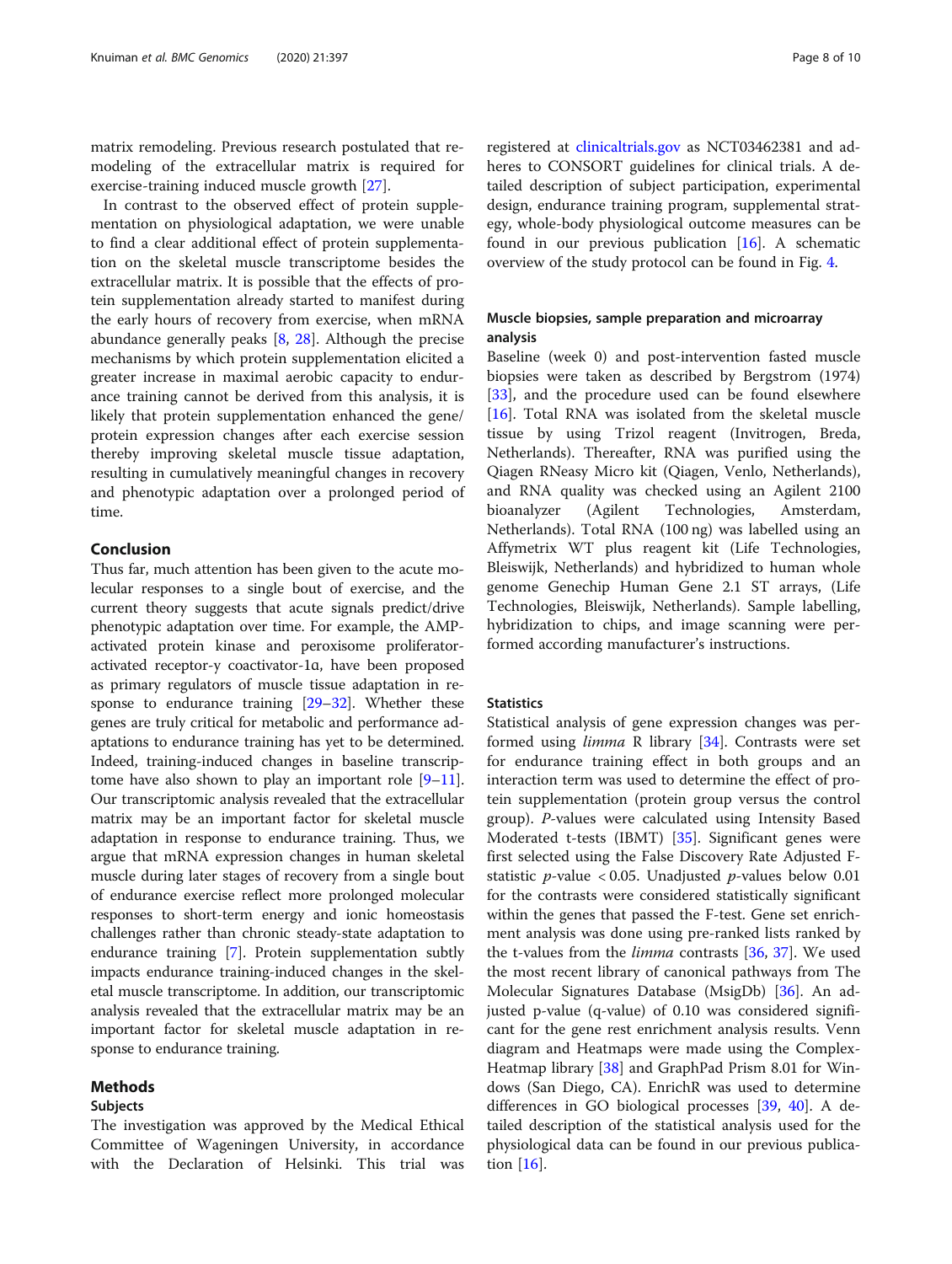#### <span id="page-8-0"></span>Abbreviations

AMP-activated protein kinase: Adenosine monophosphate-activated protein kinase; A2M: And alpha-2-macroglobulin; CON: Control group; COL4A1: Collagen type IV alpha 1 chain; COL4A2: Collagen type IV alpha chain; COL3A1: Collagen type III alpha 1 chain; IBMT: Intensity Based Moderated t-tests; LAMA4: Laminin subunit alpha 4; LAMB1: Laminin subunit beta 1; mRNA: Messenger ribonucleic acid; NID1: Nidogen 1; PXDN: Peroxidasin; PRO: Protein group; SPARC: Secreted protein acidic and cysteine rich; MsigDb: The Molecular Signatures Database

#### Acknowledgements

We would like to thank Lonneke Albert MSc and Koen Manusama MSc and other students for their help during the execution of the study. We would like to thank Dr. Urszula Kudla and Dr. Astrid Horstman from Friesland Campina for providing the study drinks as a gift.

#### Authors' contributions

PK, MH and MM designed the research; PK conducted the research; PK, RH and MB analyzed the data; PK wrote the paper. PK had primary responsibility for final content. All authors read, provided feedback and approved the final manuscript.

#### Funding

This study was part of the EAT2MOVE project and supported by a grant from the Province of Gelderland, proposal PS2014–49. Study drinks were a gift by Friesland Campina. Friesland Campina did not designed the research and has not been involved by the study execution, data collection/analysis and preparation of the manuscript.

#### Availability of data and materials

Microarray data will be publicly available at Gene Expressions Omnibus (GEO) repository and as supporting file: GPL28236.

## Ethics approval and consent to participate

The investigation was approved by the Medical Ethical Committee of Wageningen University, in accordance with the Declaration of Helsinki. This trial was registered at [clinicaltrials.gov](http://clinicaltrials.gov) as [NCT03462381](https://clinicaltrials.gov/ct2/show/NCT03462381?cond=endurance+training+and+protein+supplementation&draw=2&rank=1) and adheres to CONSORT guidelines for clinical trials. All subjects volunteered in the present study gave full-written informed consent to participate.

#### Consent for publication

Not applicable.

#### Competing interests

The authors have no conflicts of interest to declare that are directly relevant to the contents of this manuscript.

#### Author details

<sup>1</sup> Division of Human Nutrition, Wageningen University & Research, Stippeneng 4, 6708, WE, Wageningen, The Netherlands. <sup>2</sup>School of Biomedical Sciences, University of Leeds, Clarendon Way, Leeds LS2 9JT, UK. <sup>3</sup> Advanced Analytics, Viqtor Davis B.V., Parijsboulevard 143 A, 3541, CS, Utrecht, The Netherlands. <sup>4</sup>Department of Physiology, Radboud University Medical Centre, Geert Grooteplein-West 32, 6525, GA, Nijmegen, The Netherlands.

# Received: 18 April 2019 Accepted: 18 March 2020 Published online: 09 June 2020

### References

- 1. Charge SB, Rudnicki MA. Cellular and molecular regulation of muscle regeneration. Physiol Rev. 2004;84(1):209–38.
- 2. Hawley JA, Hargreaves M, Joyner MJ, Zierath JR. Integrative biology of exercise. Cell. 2014;159(4):738–49.
- 3. Keller P, Vollaard NB, Gustafsson T, Gallagher IJ, Sundberg CJ, Rankinen T, Britton SL, Bouchard C, Koch LG, Timmons JA. A transcriptional map of the impact of endurance exercise training on skeletal muscle phenotype. J Appl Physiol. 2011;110(1):46–59.
- Timmons JA, Jansson E, Fischer H, Gustafsson T, Greenhaff PL, Ridden J, Rachman J, Sundberg CJ. Modulation of extracellular matrix genes reflects

the magnitude of physiological adaptation to aerobic exercise training in humans. BMC Biol. 2005;3:19.

- 5. Pilegaard H, Ordway GA, Saltin B, Neufer PD. Transcriptional regulation of gene expression in human skeletal muscle during recovery from exercise. Am J Phys Endocrinol Metab. 2000;279(4):E806–14.
- 6. Hildebrandt AL, Pilegaard H, Neufer PD. Differential transcriptional activation of select metabolic genes in response to variations in exercise intensity and duration. Am J Phys Endocrinol Metab. 2003;285(5):E1021–7.
- 7. Mahoney DJ, Parise G, Melov S, Safdar A, Tarnopolsky MA. Analysis of global mRNA expression in human skeletal muscle during recovery from endurance exercise. FASEB J. 2005;19(11):1498–500.
- 8. Egan B, Zierath JR. Exercise metabolism and the molecular regulation of skeletal muscle adaptation. Cell Metab. 2013;17(2):162–84.
- 9. Hjorth M, Norheim F, Meen AJ, Pourteymour S, Lee S, Holen T, Jensen J, Birkeland KI, Martinov VN, Langleite TM, et al. The effect of acute and longterm physical activity on extracellular matrix and serglycin in human skeletal muscle. Physiol Rep. 2015;3(8).
- 10. Johnson ML, Lanza IR, Short DK, Asmann YW, Nair KS. Chronically endurance-trained individuals preserve skeletal muscle mitochondrial gene expression with age but differences within age groups remain. Physiol Rep. 2014;2(12).
- 11. Popov DV, Makhnovskii PA, Shagimardanova EI, Gazizova GR, Lysenko EA, Gusev OA, Vinogradova OL. Contractile activity-specific transcriptome response to acute endurance exercise and training in human skeletal muscle. Am J Phys Endocrinol Metab. 2019;316(4):E605–e614.
- 12. Vissing K, Schjerling P. Simplified data access on human skeletal muscle transcriptome responses to differentiated exercise. Scientific Data. 2014;1:140041.
- 13. Nishida Y, Tanaka H, Tobina T, Murakami K, Shono N, Shindo M, Ogawa W, Yoshioka M, St-Amand J. Regulation of muscle genes by moderate exercise. Int J Sports Med. 2010;31(9):656–70.
- 14. Radom-Aizik S, Hayek S, Shahar I, Rechavi G, Kaminski N, Ben-Dov I. Effects of aerobic training on gene expression in skeletal muscle of elderly men. Med Sci Sports Exerc. 2005;37(10):1680–96.
- 15. Rowlands DS, Thomson JS, Timmons BW, Raymond F, Fuerholz A, Mansourian R, Zwahlen MC, Metairon S, Glover E, Stellingwerff T, et al. Transcriptome and translational signaling following endurance exercise in trained skeletal muscle: impact of dietary protein. Physiol Genomics. 2011;43(17):1004–20.
- 16. Knuiman P, van Loon LJC, Wouters J, Hopman M, Mensink M. Protein supplementation elicits greater gains in maximal oxygen uptake capacity and stimulates lean mass accretion during prolonged endurance training: a double-blind randomized controlled trial. Am J Clin Nutr. 2019;110(2):508–18.
- 17. Sanes JR. The basement membrane/basal lamina of skeletal muscle. J Biol Chem. 2003;278(15):12601–4.
- 18. Katz BZ, Yamada KM. Integrins in morphogenesis and signaling. Biochimie. 1997;79(8):467–76.
- 19. Jensen L, Pilegaard H, Neufer PD, Hellsten Y. Effect of acute exercise and exercise training on VEGF splice variants in human skeletal muscle. Am J Physiol Regul Integr Comp Physiol. 2004;287(2):R397–402.
- 20. Hoppeler H, Baum O, Lurman G, Mueller M. Molecular mechanisms of muscle plasticity with exercise. Comp Physiol. 2011;1(3):1383–412.
- 21. Saltin B, PDJHoPSM G. Skeletal muscle adaptability: significance for metabolism and performance. 1983;10:555–631.
- 22. Sundberg CJ. Exercise and training during graded leg ischaemia in healthy man with special reference to effects on skeletal muscle. Acta Physiol Scand Suppl. 1994;615:1–50.
- 23. Blomqvist CG, Saltin B. Cardiovascular adaptations to physical training. Annu Rev Physiol. 1983;45:169–89.
- 24. Haas TL, Milkiewicz M, Davis SJ, Zhou AL, Egginton S, Brown MD, Madri JA, Hudlicka O. Matrix metalloproteinase activity is required for activity-induced angiogenesis in rat skeletal muscle. Am J Physiol Heart Circ Physiol. 2000; 279(4):H1540–7.
- 25. Areta JL, Burke LM, Ross ML, Camera DM, West DW, Broad EM, Jeacocke NA, Moore DR, Stellingwerff T, Phillips SM, et al. Timing and distribution of protein ingestion during prolonged recovery from resistance exercise alters myofibrillar protein synthesis. J Physiol. 2013;591(Pt 9):2319–31.
- 26. Yan Z, Okutsu M, Akhtar YN, Lira VA. Regulation of exercise-induced fiber type transformation, mitochondrial biogenesis, and angiogenesis in skeletal muscle. J Appl Physiol. 2011;110(1):264–74.
- 27. Goody MF, Sher RB, Henry CA. Hanging on for the ride: adhesion to the extracellular matrix mediates cellular responses in skeletal muscle morphogenesis and disease. Dev Biol. 2015;401(1):75–91.